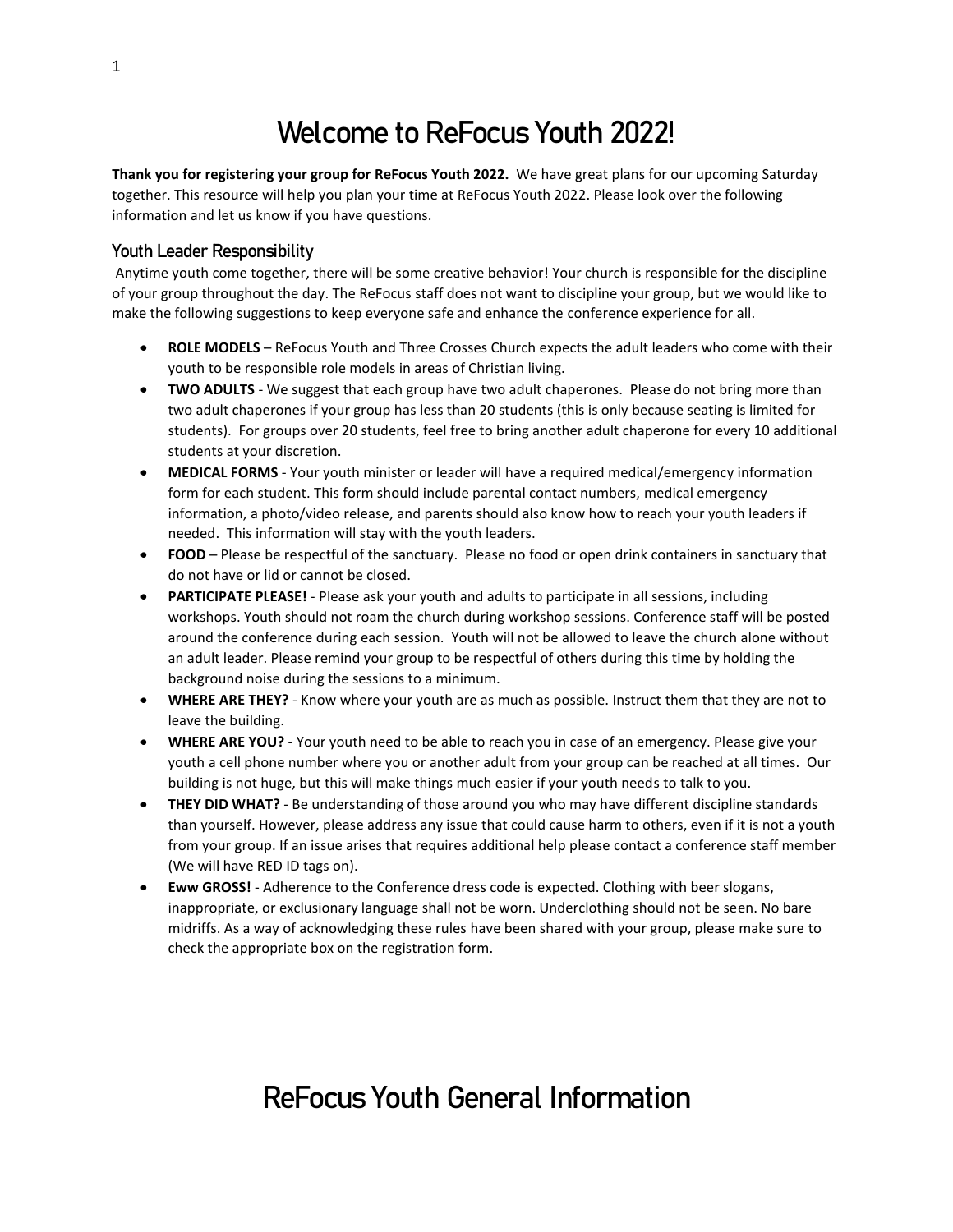#### Meals

We will be having pizza brought in for the conference for those that wish to eat on campus, but you will be able to leave during lunch break if you wish. During online registration, you will be able to indicate if your group will be eating at the conference or not as this will be how we know how many pizzas to order. We are only asking \$2 for each attendee that will be joining us for lunch (we are happy this small amount will be the only required expense for the conference). Drinks will be provided.

**We are asking that groups go ahead and submit a check or cash at onsite registration that morning for lunch. This way lunch break will flow much smoother.**

#### **Workshops**

Workshops are a great way for students to learn more about topics that interest them and to engage in some great discussions. Everyone will be able to select TWO workshops during the conference, one during morning session and one during afternoon session. Please see the workshops section of the website located at [www.refocusyouth/workshops.php](http://www.refocusyouth/workshops.php) for information on what workshops are being offered, where at, and at what time. Specific locations and times will be posted as the conference gets nearer.

We will hold a special "Think Tank" discussion group during morning session for all youth leaders and those adults involved in youth ministry. This will be an open time of discussion, fellowship, and encouragement as the youth leaders of our area get to know one another and discuss relevant topics/challenges of youth ministry.

#### **WE STRONGLY SUGGEST HELPING STUDENTS CHOOSE BASED ON TOPICS AND INTEREST, NOT BASED ON WHICH WORKSHOPS THIER FRIENDS ARE ATTENDING**.

Please be aware that there will be conference staff available to help regulate seating and let your attendees know that if a workshop is full, they will have to choose a different workshop until the next session. The list of workshops will be available on [www.refocusyouth.com.](http://www.refocusyouth.com/)

#### On-Site Check-in

**Three Crosses Church** 845 US HWY 641 Spur Benton, KY 42025 (270) 527-3990

*Entering Three Crosses Church*: For the safety of conference attendees, we will have all outside doors locked during the conference except for the main entrance at the front of the church . If you are turning off Highways 641, you you will pull in and immediately be facing the front entrance. Additional Parking is available at the back and sides of the church. Please use the sidewalk that travels beside the playground to reach the main entrance from the back parking area

*You will be able to exit from any of the doors during the conference, but the doors will automatically lock once closed, barring access from the outside.* 

*Check-in:* Group-check-in will begin at 8:15am at the main front entrance pavilion where you will receive your group packets including lanyards for your students. Look for posted signs for direction. Conference staff will be present to help you get where you need to go.

**IMPORTANT**: Be sure to bring the forms listed below to the check-in table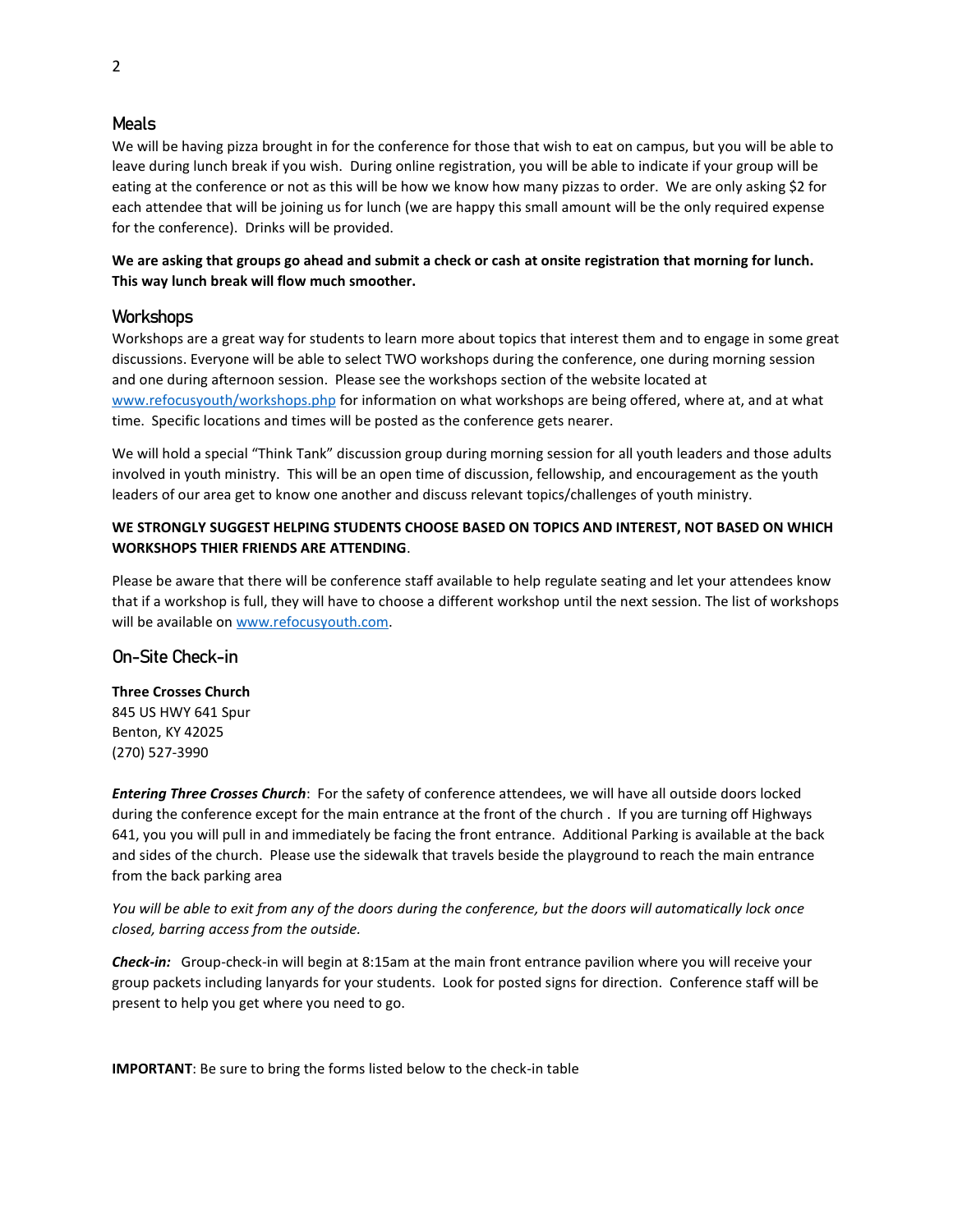- Medical/Emergency Contact Form (*You will keep this form in-case of an emergency but we want to be sure you have one for each of your students and adults*)
- Group Registration Form [pg 5] (*This form will be kept for our records*)

And Finally, Thank You…

We appreciate your efforts to bring your group to this event. Please let us know if we can do anything to help or if you have any problems. Direct all questions regarding ReFocus Youth 2022 to info@refocusyouth.com or call the church office at 270.527.3990.

### TENTATIVE SCHDULE

Finalized schedules will be e-mailed to all youth leaders before the conference using the email provided during registration and posted on the website at least two weeks before the conference. Our planned schedule may slightly change if we have a larger turnout than expected during the online registration process and need to incorporate two separate groups engaging in workshops and worship at opposite times. Either way, on-site registration will open at 8:15am and the conference will dismiss by 4:30pm. There will be plenty of time allowed for registration before your worship or workshops will begin. This will all be in your e-mail you will receive closer to time of the conference.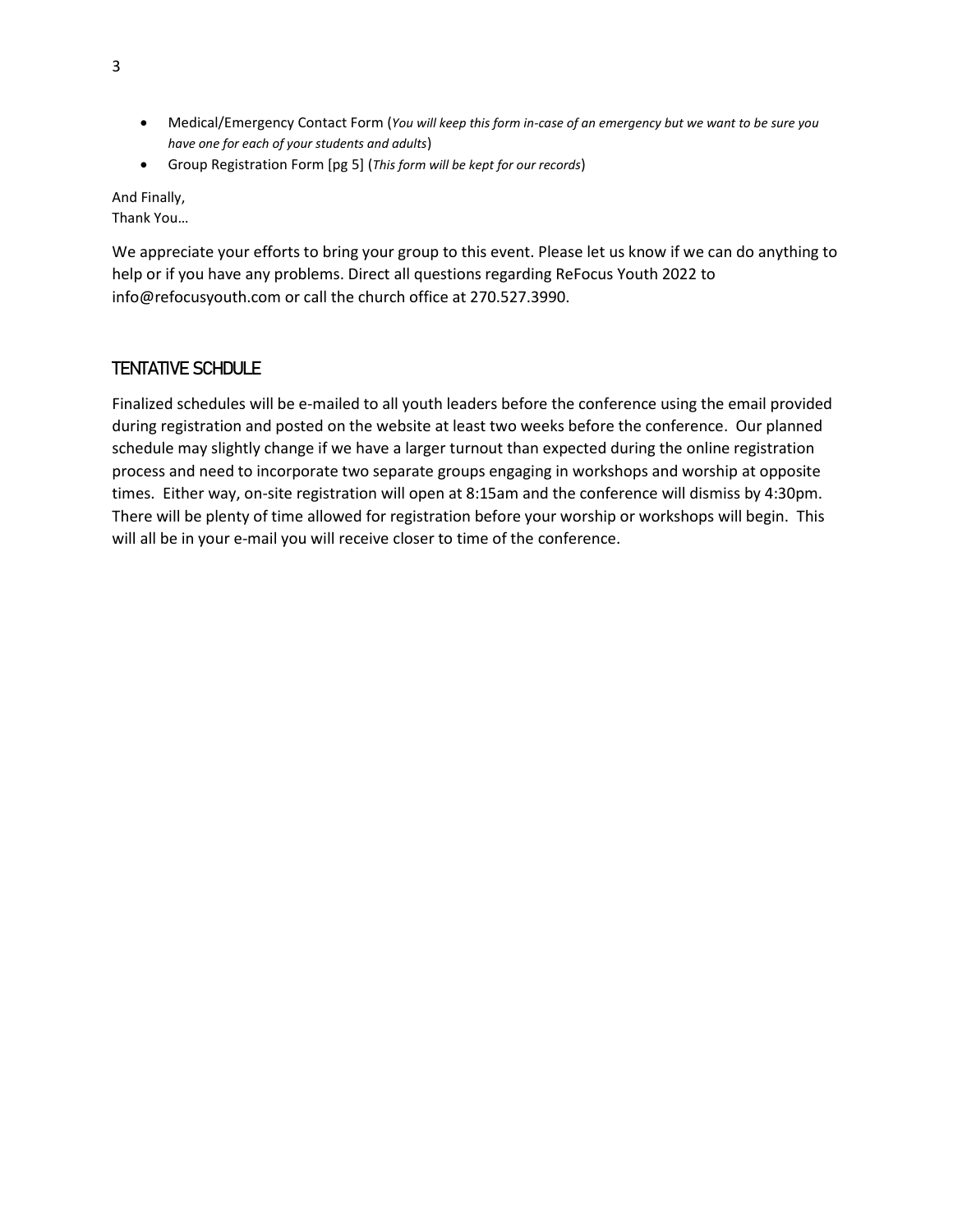### ReFocus Leader/Youth Covenant

- 1. Everyone will attend all large and small group activities, worship services, and other scheduled events.
- 2. Everyone is expected to arrive on time for each scheduled event.
- 3. Use of vaping, tobacco, or alcohol is not permitted at conference youth events.
- 4. Animals, weapons, illegal substances, explosives, fireworks, or other dangerous materials are not permitted at any conference youth event.
- 5. Clothing with inappropriate language, art, or banned substances shall not be worn. Underclothing should not be seen. No bare midriffs. Shorts should be of appropriate length.
- 6. Each person will be responsible for the care and proper use of all equipment and property at the event. Each person will respect the property of other people and of the church that is willing to host this event.

As representatives of Christ and His universal Church, we take seriously our responsibility to one another. This covenant is an affirmation of our concern for the well-being of the total community.

By checking the box on the Group Registration Form, I have acknowledged our group has been given the opportunity to hear or read these statements. I understand that a serious infraction of this covenant means that the youth will meet with conference staff and the youth worker to determine appropriate action, which may include the possibility of being asked to leave.